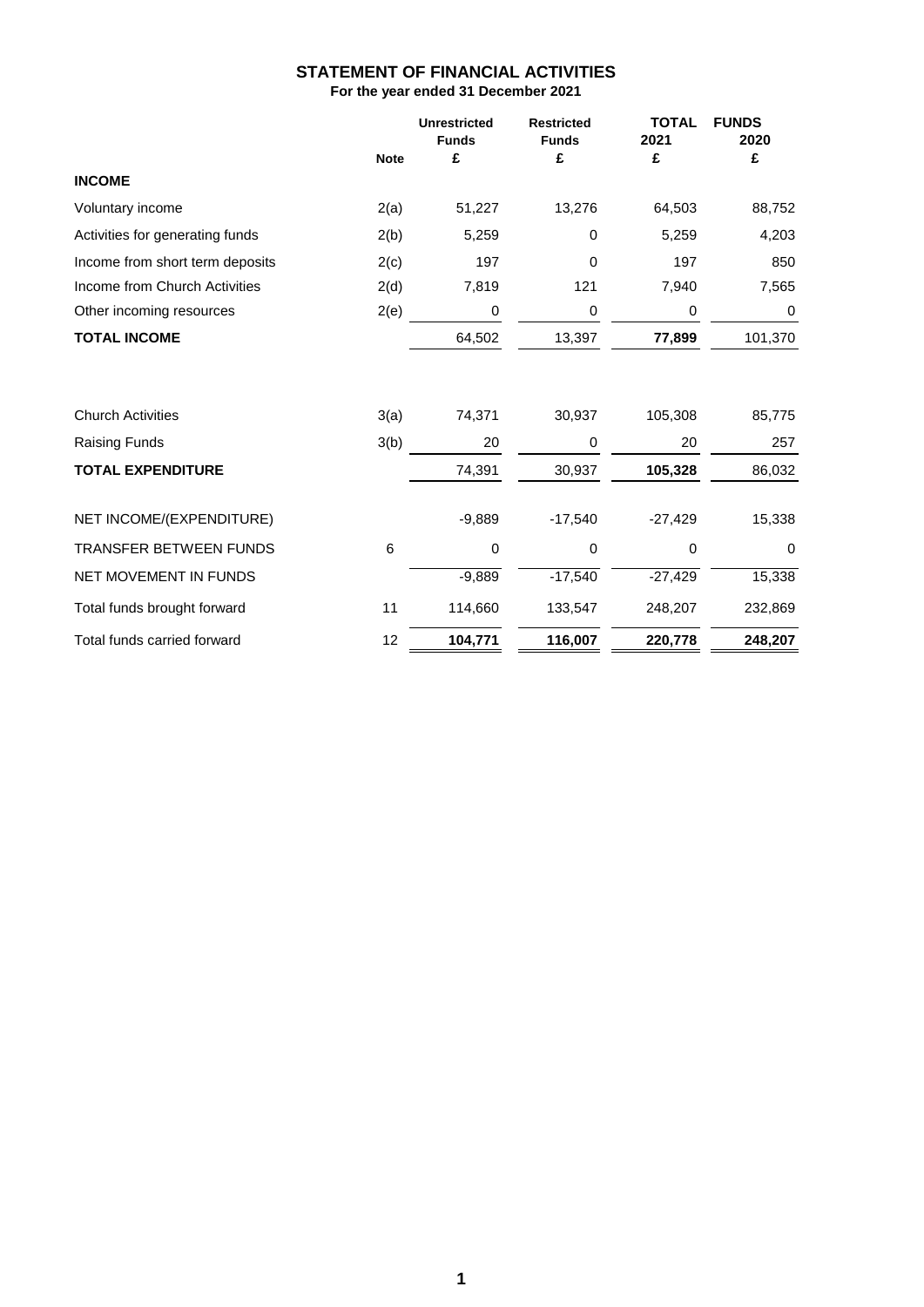# **BALANCE SHEET AT 31 DECEMBER 2021**

|                                                 |                | 2021    | 2020     |
|-------------------------------------------------|----------------|---------|----------|
|                                                 | <b>Note</b>    | £       | £        |
| <b>FIXED ASSETS</b>                             |                |         |          |
| Tangible fixed assets                           | $\overline{7}$ | 47,651  | 47,651   |
|                                                 |                | 47,651  | 47,651   |
| <b>CURRENT ASSETS</b>                           |                |         |          |
| Debtors and prepayments                         | $\, 8$         | 5,421   | 9,504    |
| Short term deposits                             |                | 159,164 | 168,789  |
| Cash at bank and in hand                        |                | 11,281  | 24,332   |
|                                                 |                | 175,866 | 202,625  |
| <b>LIABILITIES:</b>                             |                |         |          |
| Creditors - amounts falling due within one year | 9              | 2,739   | 2,069    |
| NET CURRENT ASSETS / (LIABILITIES)              |                | 173,127 | 200,556  |
|                                                 |                |         |          |
| TOTAL ASSETS LESS CURRENT LIABILITIES           |                | 220,778 | 248,207  |
| Creditors - amounts falling due after one year  | 9              | 0       | $\Omega$ |
| <b>TOTAL NET ASSETS</b>                         |                | 220,778 | 248,207  |
| <b>PARISH FUNDS</b>                             |                |         |          |
| Unrestricted                                    |                | 104,771 | 114,660  |
| Restricted                                      | 10             | 116,007 | 133,547  |
|                                                 |                | 220,778 | 248,207  |

Approved by the PCC on 17th March 2022 and signed on its behalf

by: The Reverend Susan Atkinson-Jones

SF. Athinson-Jones

#### Chairman

The notes that preface these accounts and on pages 3 & 9 form part of this report.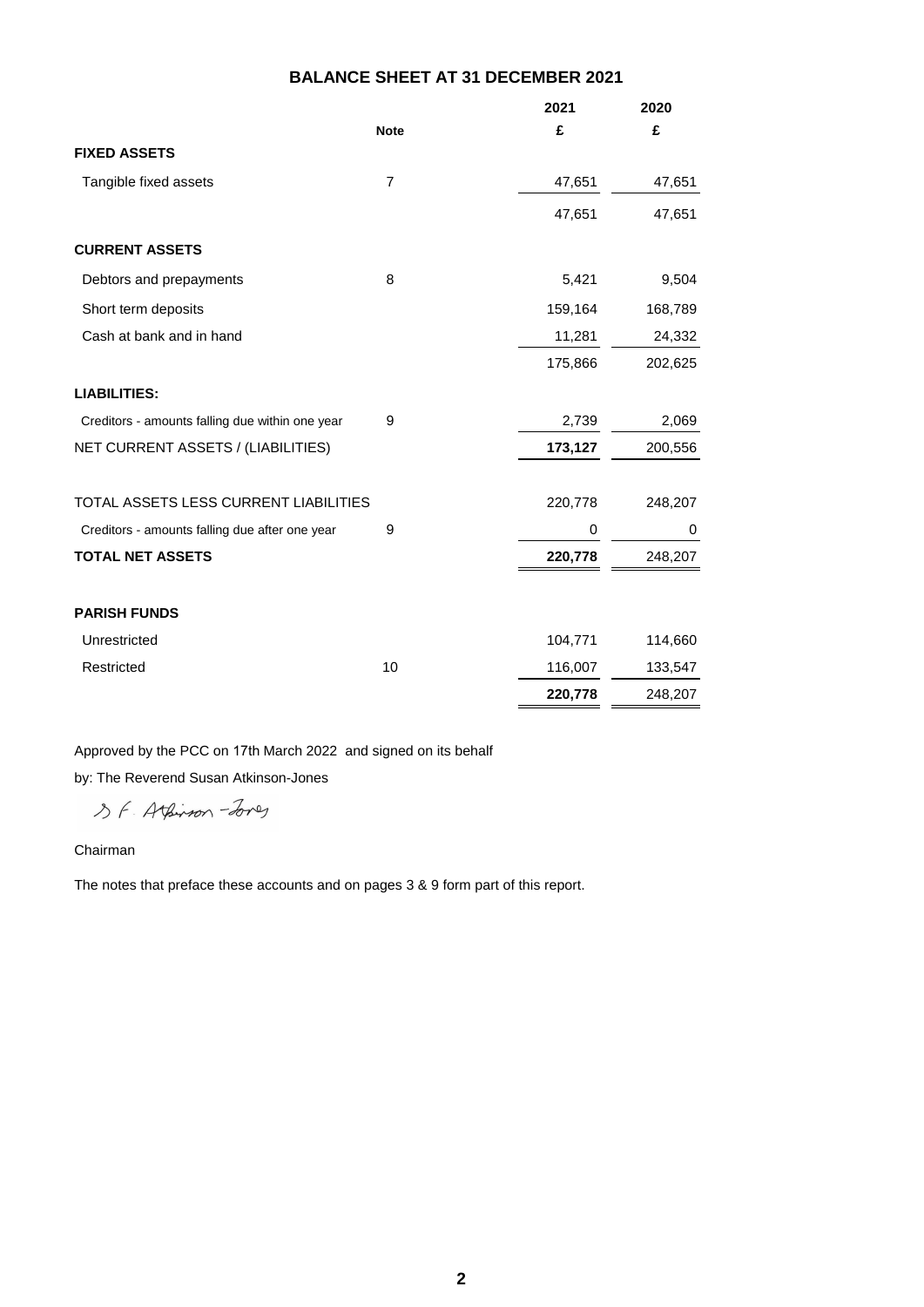PAROCHIAL CHURCH COUNCIL OF ST MARTIN OF TOURS, CHELSFIELD, KENT

### NOTES TO THE FINANCIAL STATEMENTS For the year ended 31 December 2021 (continued)

## **1 ACCOUNTING POLICIES**

The PCC is a public benefit entity within the meaning of FRS102. The financial statements have been prepared under the Charities Act 2011 and in accordance with the Church Accounting Regulations 2006 governing the individual accounts of PCCs, and with the Regulations' "true and fair view" provisions, it is also prepared under FRS102 (2019) as the applicable accounting standards and the 2019 version of the Statement of Recommended Practice, Accounting and Reporting by Charities (SORP(FRS102)1).

## **ASSETS**

#### **Consecrated and benefice property**

Consecrated and benefice property of any kind is excluded from the statutory definition of `charity' by Section 10(2) (a) and (c) of the Charities Act 2011 and such assets are not capitalised in the financial statements.

#### **Tangible fixed assets for use by charity**

An impairment review is carried out at each year-end and any specific resultant loss identified included in the expenditure for the year. No such loss has been identified in the year.

Freehold land - "Landers Piece" is a 0.18 acres piece of land previously used as an overflow car park, valued as fallow agricultural land. It was valued at £2,250 in 2015 and the trustees consider this to remain a fair value.

Parish Room - this is 38.3% owned by the PCC, with the balance owned by the Diocese. It is leasehold property with 45 years of a 99 year lease still to run for a peppercorn rent. It was valued at £45,500 in 2015. It has not yet been possible to obtain guidance from the Diocese what a fair open market value attributable to the PCC should be. Until this is determined, the value showing in the accounts has been held at the 2015 value.

Moveable church furnishings are capitalised at cost and depreciated over their useful economic life. If their cost is unknown or impossible to estimate the item is not capitalised. All items are listed in the Church's inventory.

Other tangible fixed assets are capitalised at cost if over £1,000 and have a useful life of more than one year. If donated, they are capitalised at a reasonable estimate of open market value at the date of receipt.

Depreciation is calculated to write off the capitalized cost of fixed assets less their currently anticipated residu al fair value over their estimated useful lives as follows:

- Freehold land Nil
- Buildings <50yrs Nil
- Buildings Leasehold >50yrs Depreciated over the useful life of the building.
- Fixtures & Fittings. 20 years
- Office Equipment 3 years

#### **Short term deposits**

Cash is held on short deposit with CCLA, Diocese and at the bank.

## **FUNDS**

#### **Unrestricted Funds**

These represent the remaining income funds of the PCC that are available for spending on the general purposes of the PCC, including amounts designated by the PCC for fixed assets for its own use or for spending on a future project and which are therefore not included in its `free reserves' as disclosed in the trustees' report.

#### **Restricted Funds**

These are income funds that must be spent on restricted purposes and details of the funds held and restrictions provided are shown in the notes to the accounts.

#### **Endowment Funds**

We have no endowment funds.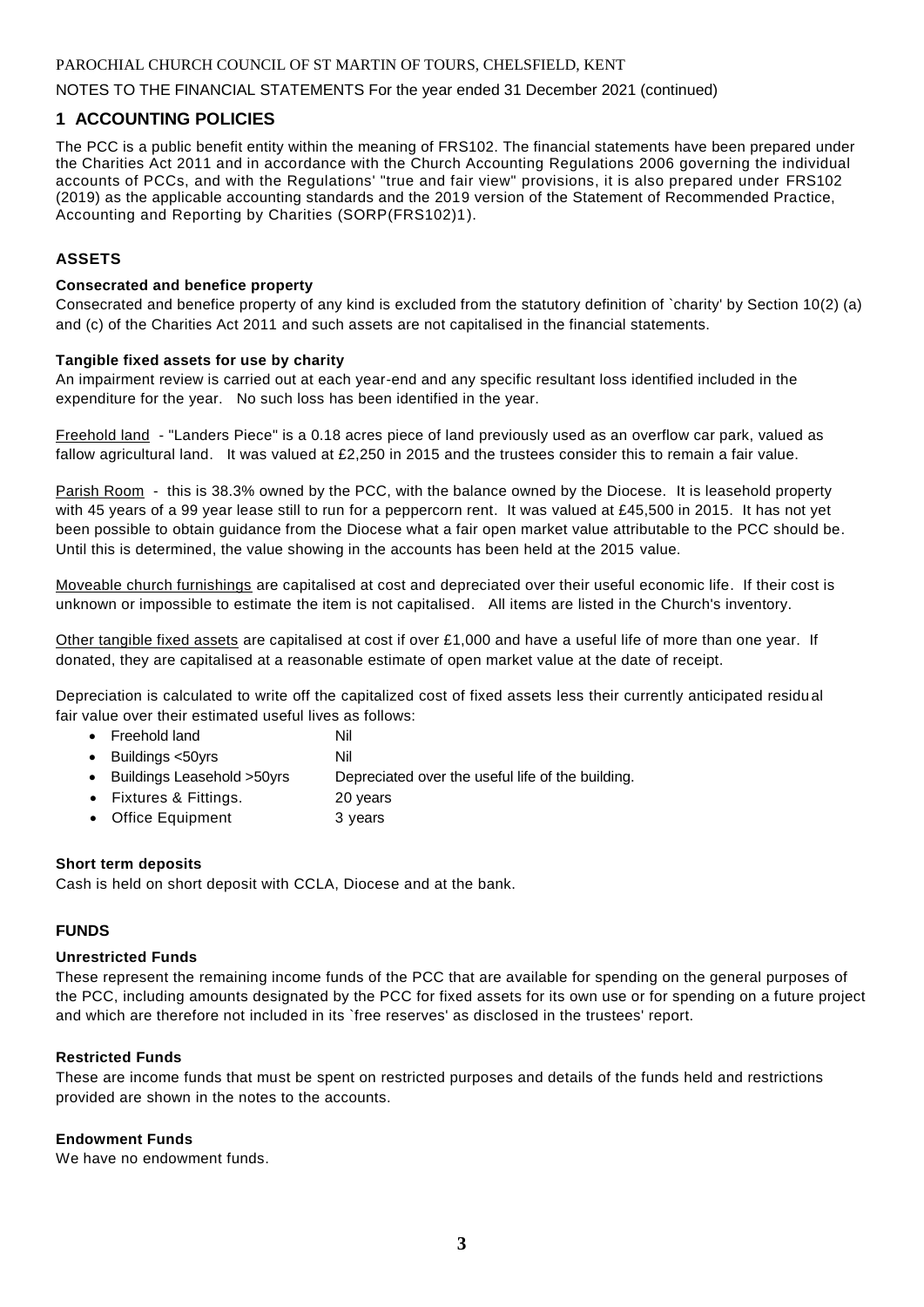## NOTES TO THE FINANCIAL STATEMENTS For the year ended 31 December 2021(continued)

| 2    | <b>INCOME</b>                             | <b>Unrestricted</b><br><b>Funds</b><br>£ | <b>Restricted</b><br><b>Funds</b><br>£ | <b>TOTAL</b><br>2021<br>£ | <b>FUNDS</b><br>2020<br>£ |
|------|-------------------------------------------|------------------------------------------|----------------------------------------|---------------------------|---------------------------|
| 2(a) | <b>Voluntary income</b>                   |                                          |                                        |                           |                           |
|      | Planned giving:                           |                                          |                                        |                           |                           |
|      | <b>Gift Aid Donations</b>                 | 27,007                                   |                                        | 27,007                    | 25,118                    |
|      | Tax recoverable                           | 7,703                                    | 270                                    | 7,973                     | 10,190                    |
|      | <b>CAF Donations</b>                      | 6,330                                    |                                        | 6,330                     | 5,350                     |
|      | Other - Non Gift Aid                      | 960                                      |                                        | 960                       | 960                       |
|      | Gift Aid Donations - (Well Hill)          | 1,545                                    |                                        | 1,545                     | 985                       |
|      | Tax recoverable - (Well Hill)             | 386                                      |                                        | 386                       | 396                       |
|      | Collections (open plate) at all services  | 2,997                                    | 4,923                                  | 7,920                     | 6,941                     |
|      | Tax recoverable - GASDS                   | 510                                      |                                        | 510                       | 307                       |
|      | Collections at all services - (Well Hill) | 408                                      | 938                                    | 1,346                     | 1,349                     |
|      | Sundry donations                          | 2,981                                    | 8                                      | 2,989                     | 5,622                     |
|      | <b>Special Funds Appeal</b>               |                                          |                                        | 0                         | 11,912                    |
|      | Sundry donations - (Well Hill)            | 400                                      |                                        | 400                       | 1,465                     |
|      | Legacies                                  |                                          |                                        | 0                         | 0                         |
|      | Donations (Charity Events)                |                                          | 219                                    | 219                       | 0                         |
|      | Donations (Church Restoration)            |                                          | 20                                     | 20                        | 0                         |
|      | Donations (Church Spire)                  |                                          |                                        | 0                         | 10,300                    |
|      | Donations (Churchyard Maintenance)        |                                          | 6,898                                  | 6,898                     | 7,857                     |
|      |                                           | 51,227                                   | 13,276                                 | 64,503                    | 88,752                    |
| 2(b) | <b>Activities for generating funds</b>    |                                          |                                        |                           |                           |
|      | Parish Room use - donations               | 2,297                                    |                                        | 2,297                     | 1,819                     |
|      | Brass Crosby room lettings & donations    | 1,008                                    |                                        | 1,008                     | 635                       |
|      | Let out for Local Council (Well Hill)     | 400                                      |                                        | 400                       | 0                         |
|      | Grazing on lands leased by the PCC        | 640                                      |                                        | 640                       | 225                       |
|      | Concerts                                  |                                          |                                        | 0                         | 902                       |
|      |                                           | 0<br>0                                   |                                        | 0                         | 0                         |
|      | Concerts (Well Hill)                      |                                          |                                        |                           |                           |
|      | Fetes, bazaars, other fund raising events | 914<br>$\overline{5,259}$                | $\mathbf 0$                            | 914<br>5,259              | 622<br>4,203              |
| 2(c) | Income from short term deposits           |                                          |                                        |                           |                           |
|      | Bank and CCLA Deposit Fund Interest       | 197                                      | 0                                      | 197                       | 850                       |
|      |                                           | 197                                      | $\pmb{0}$                              | 197                       | 850                       |
| 2(d) | Income from church activities             |                                          |                                        |                           |                           |
|      | Church Magazine                           | 54                                       |                                        | 54                        | 141                       |
|      | Extra's for Weddings & Funerals           | 718                                      |                                        | 718                       | 1,702                     |
|      | PCC Fees for Weddings & Funerals          | 7,047                                    |                                        | 7,047                     | 5,636                     |
|      | <b>Toddler Group</b>                      | 0                                        | 121                                    | 121                       | 86                        |
|      |                                           | 7,819                                    | 121                                    | 7,940                     | 7,565                     |
| 2(e) | Other incoming resources                  |                                          |                                        |                           |                           |
|      | Insurance claims                          | $\overline{0}$                           | $\boldsymbol{0}$                       | $\boldsymbol{0}$          | 0                         |
|      |                                           | $\overline{\mathbf{0}}$                  | $\overline{\mathbf{0}}$                | $\bf{0}$                  | $\overline{\mathbf{0}}$   |
|      | <b>TOTAL INCOMING RESOURCES</b>           | 64,502                                   | 13,397                                 | 77,899                    | 101,370                   |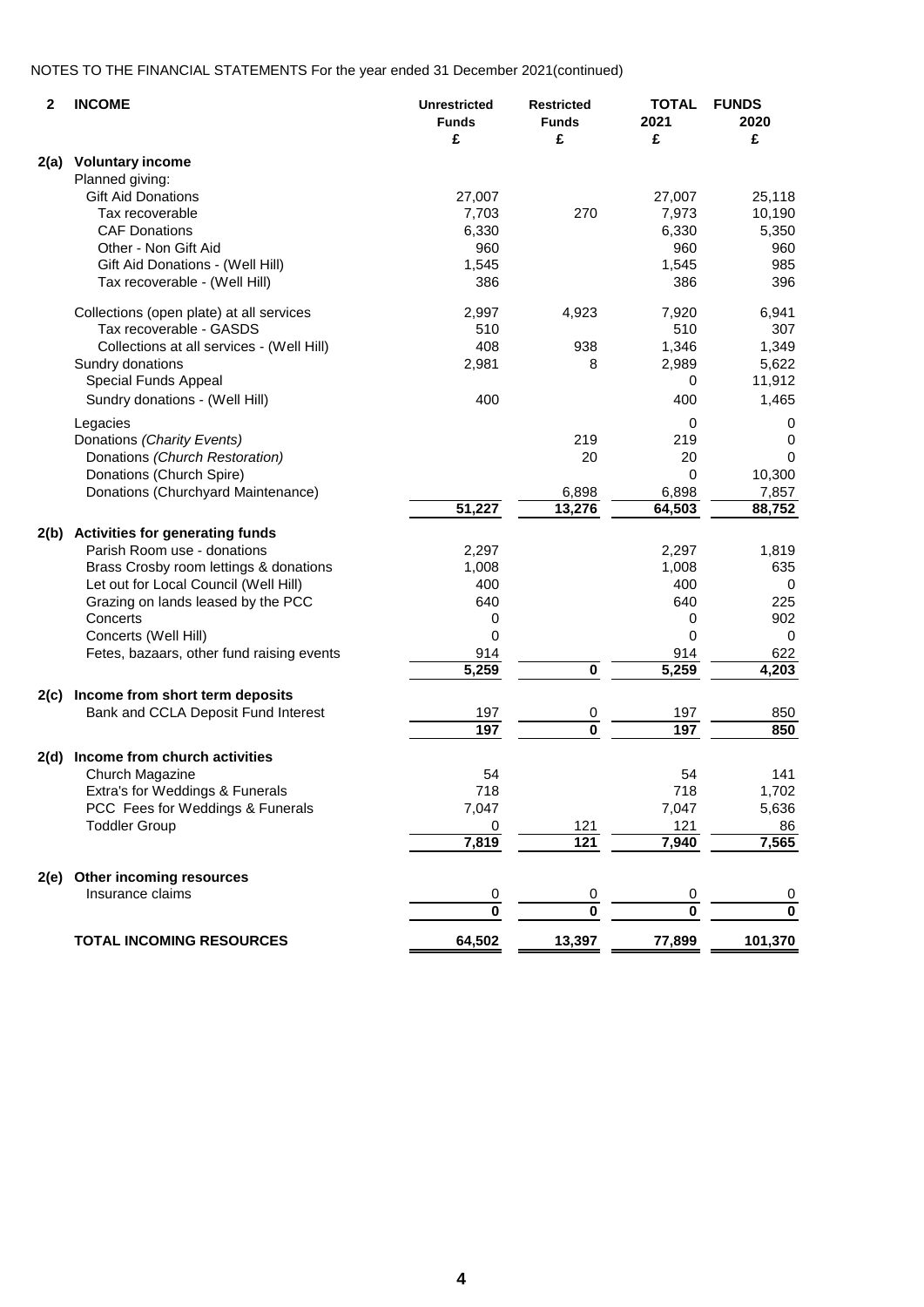## NOTES TO THE FINANCIAL STATEMENTS For the year ended 31 December 2021(continued)

| 3    | <b>EXPENDITURE</b>                                     | <b>Unrestricted</b><br><b>Funds</b><br>£ | <b>Restricted</b><br><b>Funds</b><br>£ | <b>TOTAL</b><br>2021<br>£ | <b>TOTAL</b><br>2020<br>£ |
|------|--------------------------------------------------------|------------------------------------------|----------------------------------------|---------------------------|---------------------------|
| 3(a) | <b>Church Activities</b>                               |                                          |                                        |                           |                           |
|      | Missionary and charitable giving: (includes Well Hill) |                                          |                                        |                           |                           |
|      | <b>Church Overseas:</b> Missionary societies           | 0                                        | 0                                      | 0                         | 1,223                     |
|      | Overseas - Relief & Development agencies               | $\pmb{0}$                                | 3,367                                  | 3,367                     | 2,826                     |
|      | Secular charites                                       | 90                                       | 2,992                                  | 3,082                     | 3,228                     |
|      | Sub Total                                              | 90                                       | 6,359                                  | 6,449                     | 7,277                     |
|      | Ministry:                                              |                                          |                                        |                           |                           |
|      | diocesan parish share                                  | 45,600                                   |                                        | 45,600                    | 51,468                    |
|      | parish share (Well Hill contribution)                  | 2,400                                    |                                        | 2,400                     | 2,627                     |
|      | clergy working expenses                                | 817                                      |                                        | 817                       | 1,116                     |
|      | clergy expenses (Well Hill contribution)               | 245                                      |                                        | 245                       | 245                       |
|      | rectory costs                                          | 4,261                                    |                                        | 4,261                     | 3,180                     |
|      | Sub Total                                              | 53,323                                   | $\pmb{0}$                              | $\overline{53,323}$       | 58,636                    |
|      |                                                        |                                          |                                        |                           |                           |
|      | Church - Running expenses (incl Insurance)             | 2,588                                    |                                        | 2,588                     | 2,642                     |
|      | Running expenses (Well Hill)                           | 542                                      |                                        | 542                       | 531                       |
|      | <b>Church Utility Bills</b>                            | 2,506                                    |                                        | 2,506                     | 2,587                     |
|      | Utilities (Well Hill)                                  | 265                                      |                                        | 265                       | 230                       |
|      | Church maintenance (incl organ tuning)                 | 1,553                                    |                                        | 1,553                     | 2,009                     |
|      | Maintenance & Replacement (Well Hill)                  | 0                                        |                                        | 0                         | 59                        |
|      | <b>Church Quinquennial Repairs</b>                     | 1,204                                    |                                        | 1,204                     | 0                         |
|      | Church Restoration non Quinquennial                    | 0                                        | 22,740                                 | 22,740                    | $\mathbf 0$               |
|      | <b>Upkeep of Services</b>                              | 441                                      |                                        | 441                       | 675                       |
|      | Mission & Evangelism                                   | 66                                       |                                        | 66                        | 50                        |
|      | Advertising Services (incl Christmas Card)             | 84                                       |                                        | 84                        | 273                       |
|      | Hospitality                                            | 81                                       |                                        | 81                        | 0                         |
|      | Fees for organists.                                    | 1,230                                    |                                        | 1,230                     | 510                       |
|      | <b>Toddler Group</b>                                   | 0                                        | 84                                     | 84                        | 43                        |
|      | Upkeep of churchyard                                   | 5,413                                    | 1,754                                  | 7,167                     | 5,394                     |
|      | Magazine & bookstall                                   | 0                                        |                                        | 0                         | 162                       |
|      | Parish Room running costs                              | 1,156                                    |                                        | 1,156                     | 1,179                     |
|      | <b>Brass Crosby Room Running Costs</b>                 | 1,051                                    |                                        | 1,051                     | 2,070                     |
|      | <b>Field Running Costs</b>                             | 484                                      |                                        | 484                       | 484                       |
|      | PCC running costs                                      | 100                                      |                                        | 100                       | 200                       |
|      | Committee running costs Well Hill                      | 62                                       |                                        | 62                        | 74                        |
|      | Church Management and administration                   | 2,122                                    |                                        | 2,122                     | 675                       |
|      | Bank charges                                           | 10                                       |                                        | 10                        | 0                         |
|      | Other Support costs                                    | 0                                        |                                        | 0                         | 15                        |
|      | Sub Total                                              | 20,958                                   | 24,578                                 | 45,536                    | 19,862                    |
|      |                                                        | 74,371                                   | 30,937                                 | 105,308                   | 85,775                    |
| 3(b) | <b>Raising Funds</b>                                   |                                          |                                        |                           |                           |
|      | Cost of stewardship envelopes                          | 0                                        |                                        | 0                         | 0                         |
|      | Costs of concerts (Well Hill)                          | 0                                        |                                        | $\mathbf 0$               | 0                         |
|      | Costs of fete and fund raising events                  | 20                                       |                                        | 20                        | 257                       |
|      |                                                        | $\overline{20}$                          | 0                                      | $\overline{20}$           | 257                       |
|      | <b>TOTAL RESOURCES EXPENDED</b>                        | 74,391                                   | 30,937                                 | 105,328                   | 86,032                    |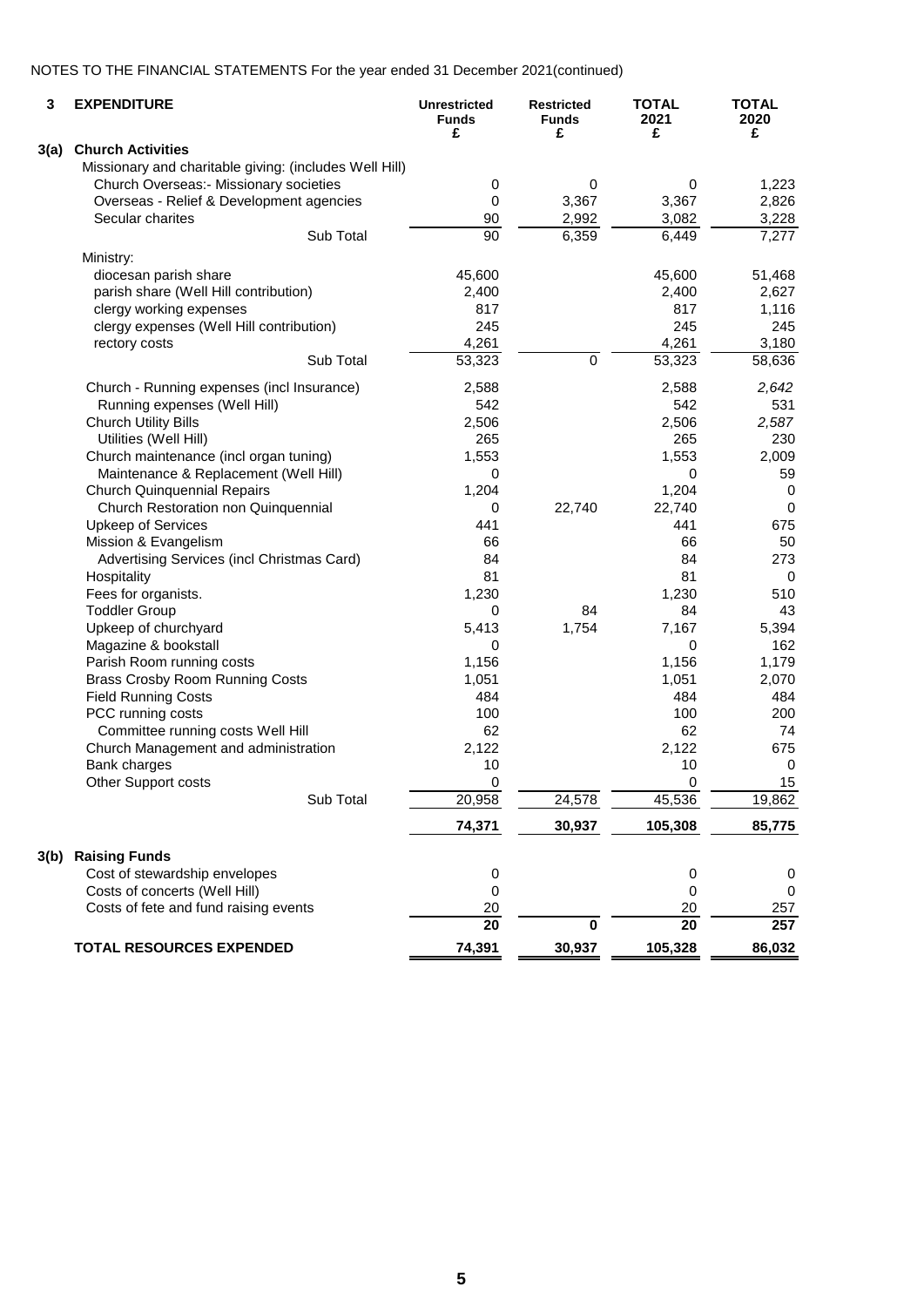NOTES TO THE FINANCIAL STATEMENTS For the year ended 31 December 2021(continued)

| 4 | <b>ANALYSIS OF EXPENDITURE INCLUDING</b><br><b>ALLOCATION OF SUPPORT COSTS</b>       | <b>Direct</b><br>costs<br>£ | <b>Support</b><br>costs<br>£ | <b>TOTAL</b><br>£ |
|---|--------------------------------------------------------------------------------------|-----------------------------|------------------------------|-------------------|
|   | Church activities, running and maintenance                                           | 103.014                     | 2.294                        | 105,308           |
|   |                                                                                      | 2021<br>£                   |                              | 2020<br>£         |
|   | Independent examiner's remuneration                                                  | 100                         |                              | 100               |
|   | (fees payable to the PCC's examiner for the examination of the financial statements) |                             |                              |                   |
| 5 | <b>STAFF COSTS</b>                                                                   | 2021<br>£                   |                              | 2020<br>£         |
|   | Wages and salaries                                                                   | 0                           |                              | 0                 |
|   | Average no. of employees                                                             | 0                           |                              | 0                 |

During the year the PCC had no contractual employees. The PCC made payment to Organists, cleaners and gardeners as private contractors paying against invoice.

## **5(a) RELATED PARTIES**

No payments or expenses were paid to any PCC member, persons closely connected to them or related parties.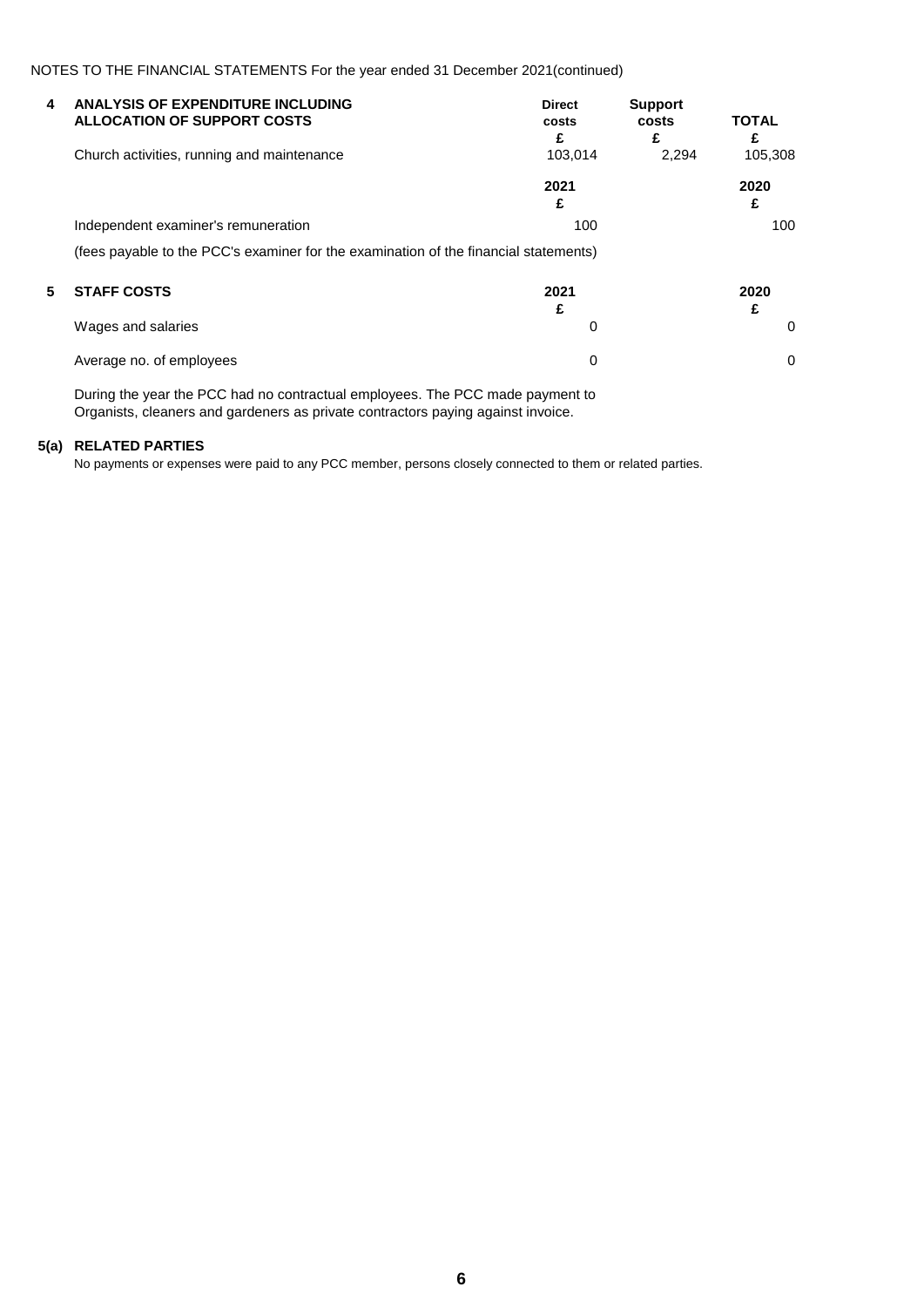## **6 ANALYSIS OF TRANSFER BETWEEN FUNDS**

| None                                      |                               | <b>Unrestricted</b><br>£<br>0 | <b>Restricted</b><br>£<br>0        | <b>TOTAL</b><br>£<br>0          |                   |
|-------------------------------------------|-------------------------------|-------------------------------|------------------------------------|---------------------------------|-------------------|
| <b>FIXED ASSETS</b><br>(all unrestricted) |                               | <b>Freehold Land</b><br>£     | Leasehold<br><b>Buildings</b><br>£ | <b>Church</b><br>equipment<br>£ | <b>Total</b><br>£ |
| Tangible                                  |                               |                               |                                    |                                 |                   |
| Cost of valuation                         | At 1 January 2021<br>Disposal | 2,250                         | 45,400                             | 878                             | 48,528            |
|                                           | Additions at cost             | 0                             | 0                                  | 0                               | 0                 |
|                                           | At 31 December 2021           | 2,250                         | 45,400                             | 878                             | 48,528            |
| Depreciation                              | At 1 January 2021             |                               | 0                                  | 877                             | 877               |
|                                           | Withdrawn on disposal         |                               | 0                                  | 0                               | 0                 |
|                                           | Charge for the year.          |                               | 0                                  | 0                               | 0                 |
|                                           | At 31 December 2021           | ∩                             | 0                                  | $\overline{877}$                | 877               |
| Net book value                            | At 31 December 2021           | 2,250                         | 45,400                             |                                 | 47,651            |
|                                           | At 31 December 2021           | 2,250                         | 45,400                             |                                 | 47,651            |

Depreciation on fixed asset properties has not been provided in these accounts as any charge is considered to be not material, on the basis that the asset has either a very long useful life; or a residual value, based on current value which is not materially different from its current value - see notes page 3 of this report for treatment of assets. All are functional assets. **£**

| 2021  | 2020     |
|-------|----------|
|       |          |
| 2,894 | 7,730    |
| 0     | 0        |
| 2,527 | 1,774    |
| 5,421 | 9,504    |
| 2021  | 2020     |
|       | £        |
|       |          |
| 0     | $\Omega$ |
| 647   | 386      |
| 2,092 | 1,683    |
| 2.739 | 2,069    |
| 0     | 0        |
|       |          |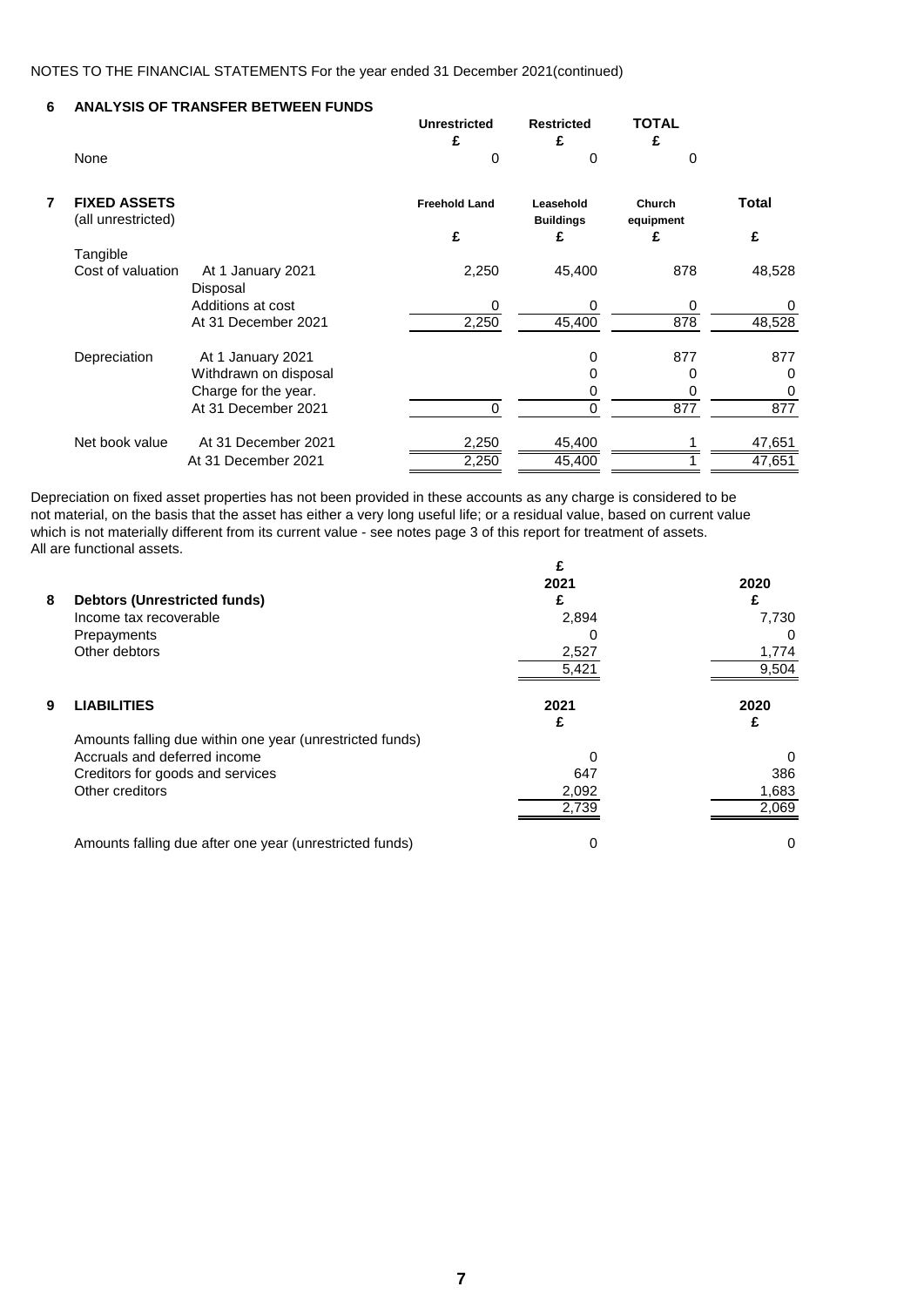#### **10 FUNDS**

The restricted funds comprise the Church Building Restoration fund, the Spire fund, the Churchyard Maintenance fund and the Toddler Group funds.

| 11 | <b>SUMMARY OF FUND MOVEMENTS</b> | <b>Restricted</b><br><b>Toddlers</b> | <b>Restricted</b><br><b>Restoration</b> | <b>Restricted</b><br><b>Spire</b> | <b>Restricted</b><br>Churchyard | <b>Restricted</b><br><b>Total</b> |
|----|----------------------------------|--------------------------------------|-----------------------------------------|-----------------------------------|---------------------------------|-----------------------------------|
|    | Balance at 1 January 2021        | 267                                  | 83.650                                  | 10.300                            | 39.330                          | 133,547                           |
|    | Incoming resources               | 120                                  | 20                                      |                                   | 6,898                           | 7.038                             |
|    | Resources expended               | -84                                  | $-22.740$                               |                                   | $-1.754$                        | $-24,578$                         |
|    | Transfer between funds           |                                      |                                         |                                   |                                 | $\Omega$                          |
|    | Balance at 31 December 2021      | 303                                  | 60.930                                  | 10.300                            | 44.474                          | 116,007                           |

|    |                                  | Unrestricted<br><b>Funds</b><br>£   | <b>Restricted</b><br><b>Funds</b><br>£ | <b>Total</b><br>£ |
|----|----------------------------------|-------------------------------------|----------------------------------------|-------------------|
|    | Balance at 1 January 2021        | 114,660                             | 133,547                                | 248,207           |
|    | Incoming resources               | 64,502                              | 7,038                                  | 71,540            |
|    | Resources expended               | $-74,391$                           | $-24,578$                              | $-98,969$         |
|    | Transfer between funds           |                                     |                                        |                   |
|    | Balance at 31 December 2021      | 104,771                             | 116,007                                | 220,778           |
| 12 | <b>SUMMARY OF ASSETS BY FUND</b> | <b>Unrestricted</b><br><b>Funds</b> | <b>Restricted</b><br><b>Funds</b>      | TOTAL<br>2021     |

| Tangible Fixed Assets              | 47,651   |         | 47.651   |
|------------------------------------|----------|---------|----------|
| <b>Current Assets</b>              | 59,859   | 116.007 | 175,866  |
| Liabilities                        |          |         |          |
| Amounts falling due in one year    | $-2,739$ |         | $-2,739$ |
| Amounts falling due after one year |          |         |          |
| <b>Fund balance</b>                | 104.771  | 116.007 | 220,778  |
|                                    |          |         |          |

Of the Unrestricted Funds, £43,096 has been set aside as Designated Funds for Quinquennial Church Repairs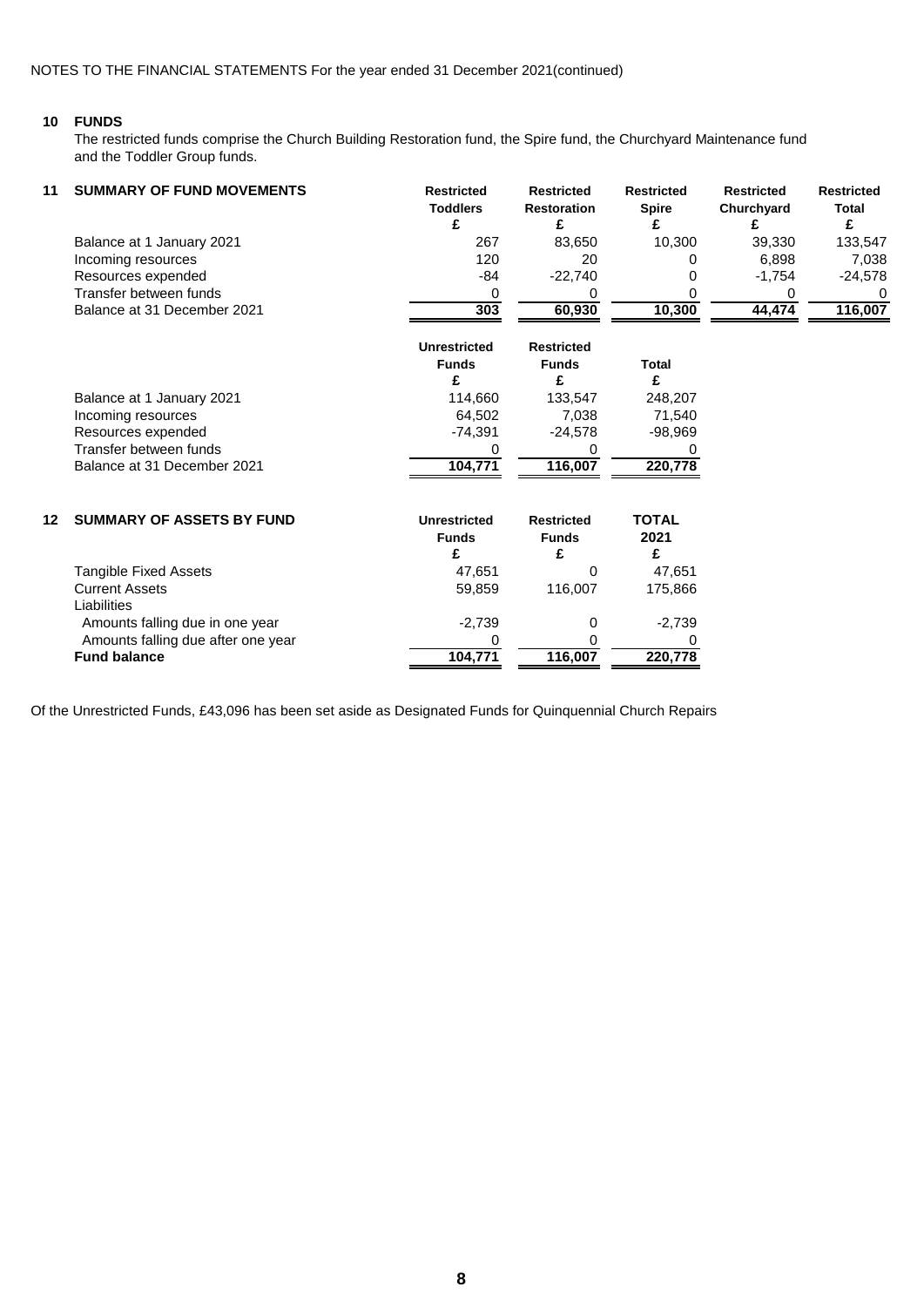#### **Independent Examiner's Report**

## **To the Trustees of St Martin of Tours, Chelsfield, Parochial Church Council**

I report on the accounts for the year ended 31 December 2021.

### **Responsibilities and basis of report**

The Church's trustees are responsible for the preparation of the accounts in accordance with the requirements of the Charities Act 2011 ('the Act').

I report in respect of my examination of the Church's accounts carried out under section 145 of the 2011 Act and in carrying out my examination I have followed all the applicable Directions given by the Charity Commission under section 145(5)(b) of the Act.

#### **Independent Examiner's statement**

I have completed my examination. I confirm that no material matters have come to my attention in connection with the examination giving me cause to believe that in any material respect:

- 1. Accounting records were not kept as required by section 130 of the Act; or
- 2. The accounts do not accord with those records; or
- 3. The accounts do not comply with the applicable requirements concerning the form and content of accounts set out in the Charities (Accounts and Reports) Regulations 2008 other than any requirement that the accounts give a 'true and fair view' which is not a matter considered as part of an independent examination.

I have no concerns and have come across no other matters in connection with the examination to which attention should be drawn in this report in order to enable a proper understanding of the accounts to be reached.

Signed:

D. J. Lewie

D J Lewis 46 Sutherland Avenue Petts Wood Kent BR5 1RB

14 March 2022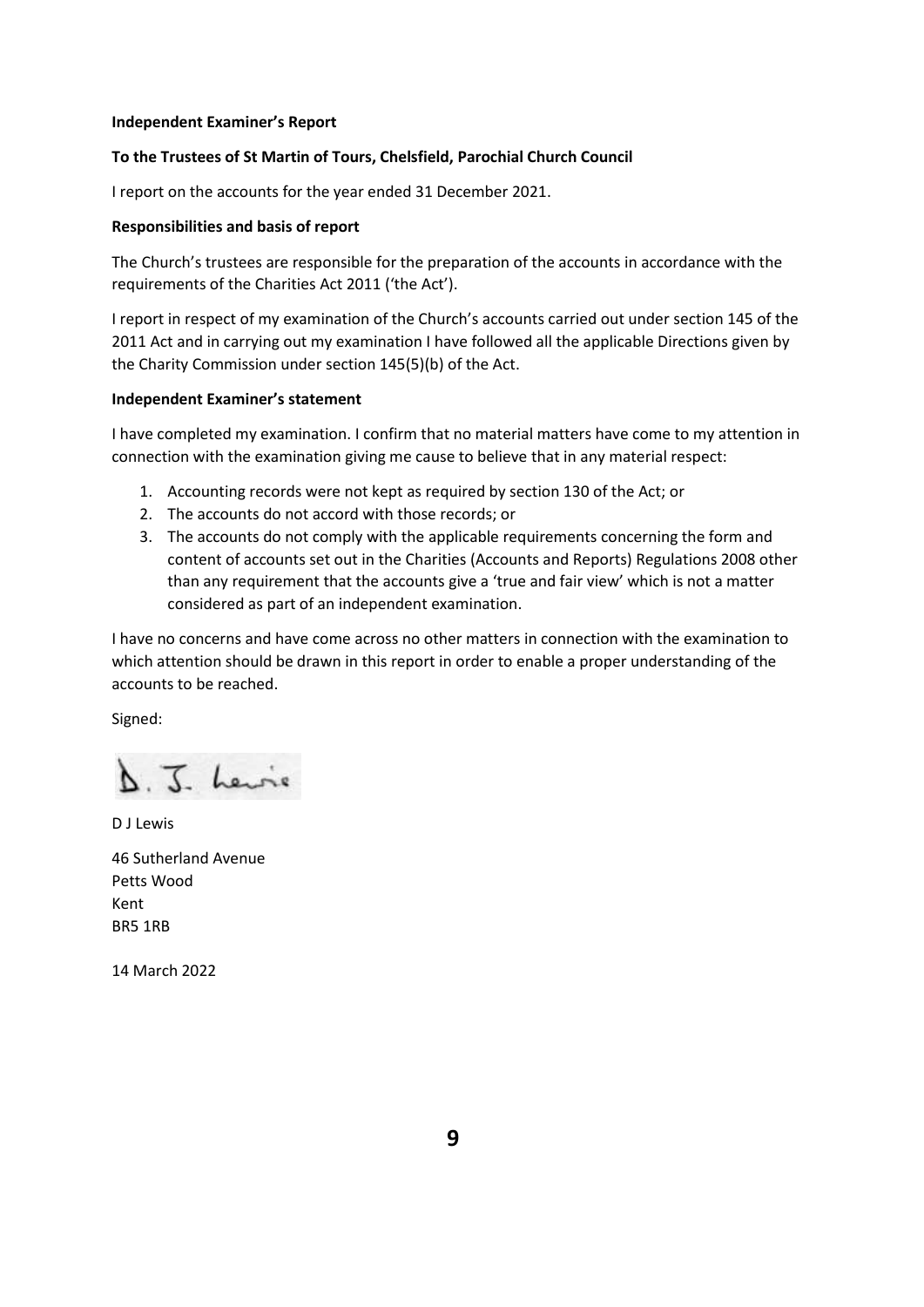| An overview of Income and Expenditure<br>(This information is not part of the Formal Charitable Accounts but is produced as an aid to the PCC) |        | (All Percentages of Income) |               |         |      |  |
|------------------------------------------------------------------------------------------------------------------------------------------------|--------|-----------------------------|---------------|---------|------|--|
| <b>ST.MARTINS INCOME SUMMARY</b>                                                                                                               |        | 2021                        | %             | 2020    | %    |  |
|                                                                                                                                                |        | £                           |               | £       |      |  |
| Collections, FWO Envel. & Tax Recovered                                                                                                        |        | 49,936                      | 68%           | 48,813  | 56%  |  |
| Weddings & Funerals (Incl churchyard)                                                                                                          |        | 14,815                      | 20%           | 15,219  | 18%  |  |
| Crosby, Parish Rooms & Field                                                                                                                   |        | 3,945                       | 5%            | 2,678   | 3%   |  |
| Legacies & Misc Donations (incl Restoration)                                                                                                   |        | 3,228                       | 4%            | 5,622   | 6%   |  |
| Fete and general fundraising events                                                                                                            |        | 914                         | 1%            | 1,524   | 2%   |  |
| <b>Baptism collections</b>                                                                                                                     |        | 612                         | 1%            | 29      | 0%   |  |
| Dividends & Interest                                                                                                                           |        | 193                         | 0%            | 816     | 1%   |  |
| Magazine & Bookstall                                                                                                                           |        | 54                          | 0%            | 141     | 0%   |  |
| <b>Special Funding Appeal</b>                                                                                                                  |        | 0                           | 0%            | 11,912  | 14%  |  |
| See Note (a)                                                                                                                                   | *      | 73,697                      | 100%          | 86,756  | 100% |  |
| <b>Insurance Claims</b>                                                                                                                        |        | 0                           |               | 0       |      |  |
| <b>Church Spire Appeal</b>                                                                                                                     |        | 0                           |               | 10,300  |      |  |
|                                                                                                                                                |        | 73,697                      |               | 97,056  |      |  |
| <b>Toddler Group</b>                                                                                                                           | (d)    | 281                         |               | 266     |      |  |
| Well Hill Mission                                                                                                                              | (d)    | 4,081                       |               | 4,229   |      |  |
| <b>ST.MARTINS EXPENDITURE SUMMARY</b>                                                                                                          |        | 2021                        | $\frac{0}{0}$ | 2020    | $\%$ |  |
|                                                                                                                                                |        | £                           |               | £       |      |  |
| Parish Share / Pledge                                                                                                                          | (a)    | 45,600                      | 62%           | 51,468  | 59%  |  |
| <b>Church Restoration</b>                                                                                                                      | (b)    | 23,944                      | 32%           | 0       | 0%   |  |
| Churchyard                                                                                                                                     |        | 7,167                       | 10%           | 5,394   | 6%   |  |
| Charity giving (excl. direct & 3rd Party)                                                                                                      | (c)    | 5,510                       | 7%            | 6,437   | 7%   |  |
| <b>Church Running costs</b>                                                                                                                    |        | 5,094                       | 7%            | 5,229   | 6%   |  |
| Rectory & clergy expenses                                                                                                                      |        | 5,078                       | 7%            | 4,296   | 5%   |  |
| Parish, Brass Crosby Room & Field                                                                                                              |        | 2,691                       | 4%            | 3,733   | 4%   |  |
| Church Admin & PCC Running costs                                                                                                               |        | 2,232                       | 3%            | 875     | 1%   |  |
| <b>Church Maintenance</b>                                                                                                                      |        | 1,553                       | 2%            | 2,009   | 2%   |  |
| Organist & Choirmaster                                                                                                                         |        | 1,230                       | 2%            | 510     | 1%   |  |
| Upkeep of Services incl. Candles, Wine etc:                                                                                                    |        | 441                         | 1%            | 675     | 1%   |  |
| Mission, Evangelism & Advertising                                                                                                              |        | 150                         | 0%            | 323     | 0%   |  |
| Misc                                                                                                                                           |        | 81                          | 0%            | 15      | 0%   |  |
| Fetes etc: costs                                                                                                                               |        | 20                          | 0%            | 257     | 0%   |  |
| Mag & Bookstall                                                                                                                                |        | 0                           | 0%            | 162     | 0%   |  |
|                                                                                                                                                |        | 100,791                     | 137%          | 81,384  | 94%  |  |
| Surplus / Deficit (excl Well Hill & Toddler)                                                                                                   | $\ast$ | $-27,094$                   | $-37%$        | 15,672  | 18%  |  |
| <b>Toddler Group</b>                                                                                                                           | (d)    | 244                         |               | 223     |      |  |
| Well Hill Mission                                                                                                                              | (d)    | 4,452                       |               | 4,606   |      |  |
| <b>CURRENT ASSETS</b>                                                                                                                          |        | 2021                        |               | 2020    |      |  |
| <b>Bank Current Account &amp; Cash</b>                                                                                                         |        | 9,673                       |               | 22,336  |      |  |
| <b>Funds on Deposit</b>                                                                                                                        | (e)    | 151,122                     |               | 160,751 |      |  |
| Net Debtors, Creditors & Accruals                                                                                                              |        | 2,396                       |               | 7,198   |      |  |
| <b>Current Assets (St.Martins)</b>                                                                                                             |        | 163,191                     |               | 190,285 |      |  |
| <b>Toddler Group Cash</b>                                                                                                                      |        | 303                         |               | 267     |      |  |
| Well Hill Bank, Deposit & Cash                                                                                                                 |        | 9,348                       |               | 9,766   |      |  |
| Well Hill Net Debtors, Creditors & Accruals                                                                                                    |        | 285                         |               | 237     |      |  |
|                                                                                                                                                |        | 173,127                     |               | 200,556 |      |  |
|                                                                                                                                                |        |                             |               |         |      |  |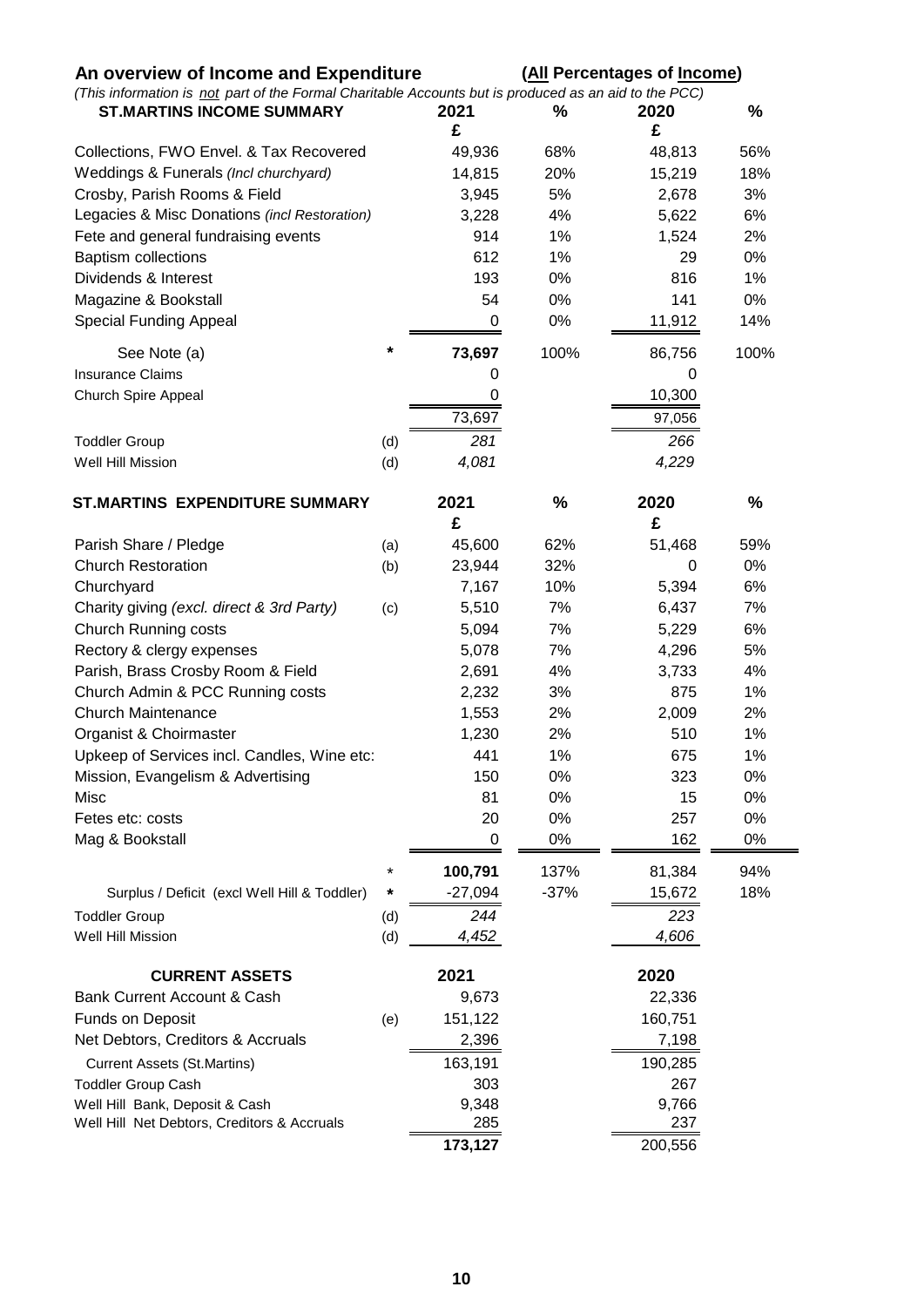| <b>ST.MARTINS FUNDS</b>                                                   |     | 2021    | 2020    |     |
|---------------------------------------------------------------------------|-----|---------|---------|-----|
| <b>Restoration Fund</b>                                                   | R   | 60,930  | 83,650  |     |
| Church Spire Fund                                                         | R   | 10,300  | 10,300  |     |
| Churchyard Maintenance Fund                                               | R   | 44,474  | 39,330  |     |
| St. Martins restricted funds.                                             | R   | 115,704 | 133,280 |     |
| Unrestricted Funds (St.Martins)                                           |     | 47,487  | 57,005  |     |
| (Excludes fixed assetts)                                                  |     | 163,191 | 190,285 |     |
| Church Repair Fund (DRF included above)                                   | (f) | 43,096  | 38,725  |     |
| Unrestricted Reserves as a percentage of normal unrestricted expenditure. |     |         | 57%     | 84% |

Note:(a) Additional contributions were made by Well Hill.

Note:(b) Not regarded as normal expenditure.

Note:(c) Excludes Charity Donations and payments collected on behalf of a third party charity.

Note:(d) Toddler Group and Well Hill income and expenditure. Includes some items already in St.Martin's accounts.

Note:(e) Includes monies (f) held in a Diocesan Account (DRF) earmarked for Quinquennial Repairs.

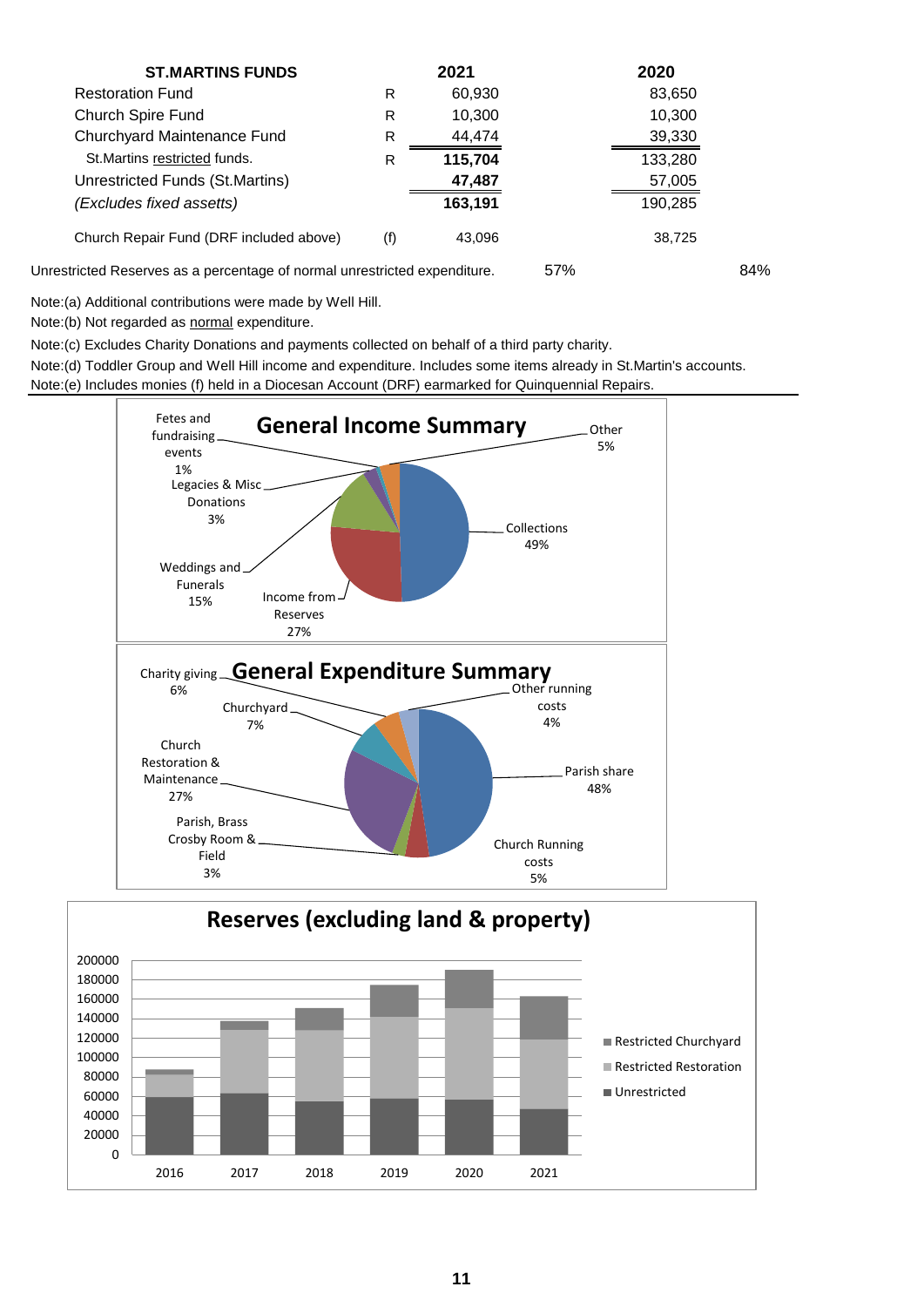|                                                  | (This information is not part of the Formal Charitable Accounts but is produced as an aid to the PCC) |                |                |                |                |
|--------------------------------------------------|-------------------------------------------------------------------------------------------------------|----------------|----------------|----------------|----------------|
|                                                  | <b>Charity Giving including Agency Giving</b>                                                         |                | 2021           | 2021           | 2020           |
| <b>Specified Fund</b>                            |                                                                                                       | In Accounts    | 3rd Party      | <b>TOTAL</b>   | <b>TOTAL</b>   |
|                                                  |                                                                                                       | £              | £              | £              | £              |
| Home Missions & Other Church Societies.          |                                                                                                       |                |                |                |                |
|                                                  |                                                                                                       | 0              | 0              | 0              | 0              |
|                                                  | Sub Total                                                                                             | $\overline{0}$ | $\overline{0}$ | $\overline{0}$ | $\overline{0}$ |
| <b>Secular Charities</b>                         |                                                                                                       |                |                |                |                |
| <b>Bridge Trust</b>                              |                                                                                                       | 863            | 113            | 976            | 1,223          |
| <b>B Legion Poppy Appeal</b>                     |                                                                                                       | 199            | 67             | 266            | 214            |
| B Legion Poppy Appeal (Well Hill)                |                                                                                                       | 278            | 0              | 278            | 250            |
| <b>Children's Society</b>                        |                                                                                                       | 185            | 0              | 185            | 175            |
| Crisis                                           |                                                                                                       | 100            | 0              | 100            | 100            |
| Demelza House Hospice (from Well Hill)           |                                                                                                       | 200            | 0              | 200            | 150            |
| Feegans (from Well Hill)                         |                                                                                                       | 320            | 0              | 320            | 300            |
| <b>Friends of Rochester Cathedral</b>            |                                                                                                       | 50             | 0              | 50             | 50             |
| <b>Welcare in Bromley</b>                        |                                                                                                       | 886            | 113            | 999            | 900            |
|                                                  | Sub Total                                                                                             | 3,081          | 293            | 3,374          | 3,362          |
| <b>Overseas Missionary Societies</b>             |                                                                                                       |                |                |                |                |
| Leprosy Mission                                  |                                                                                                       | 0              | 0              | 0              | 1,230          |
| Rochester Support Partnership                    |                                                                                                       | 0              | 228            | 228            | $\mathbf{0}$   |
|                                                  | Sub Total                                                                                             | $\Omega$       | 228            | 228            | 1,230          |
| Overseas Relief & Development Agencies           |                                                                                                       |                |                |                |                |
| <b>Christian Aid</b>                             |                                                                                                       | 2,917          | 0              | 2,917          | 2,993          |
| Christian Aid (Well Hill)                        |                                                                                                       | 140            | 0              | 140            | 140            |
| Poverty & Hope                                   |                                                                                                       | 310            | 0              | 310            | 1,223          |
|                                                  | Sub Total                                                                                             | 3,367          | $\mathbf 0$    | 3,367          | 4,356          |
|                                                  | <b>TOTAL</b>                                                                                          | 6,449          | 520            | 6,969          | 8,948          |
| St. Martin's Charity Giving (excludes Well Hill) |                                                                                                       | 2021           | 2021           | 2021           | 2019           |
| (from above table)                               |                                                                                                       | In Accounts    | 3rd Party      | <b>TOTAL</b>   | <b>TOTAL</b>   |
| By restricted / 3rd party donations              |                                                                                                       | 5,421          | 520            | 5,941          | 7,117          |
| By PCC Donation                                  |                                                                                                       | 90             | 0              | 90             | 990            |
|                                                  | <b>TOTAL</b>                                                                                          | 5,511          | 520            | 6,031          | 8,107          |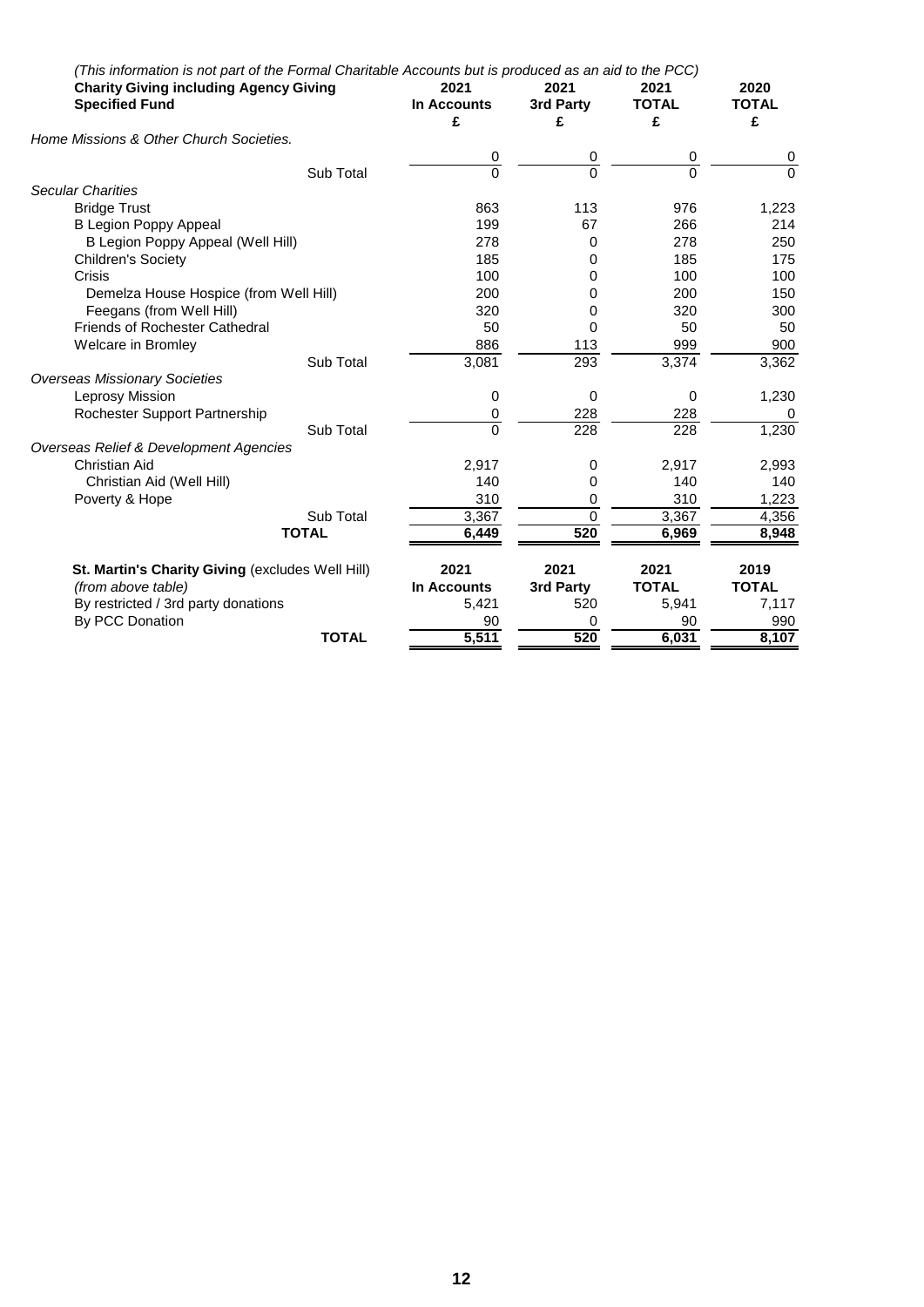|      |                                                                       |              | 2021<br>£     | 2021<br>£          |                           | 2020<br>£       |
|------|-----------------------------------------------------------------------|--------------|---------------|--------------------|---------------------------|-----------------|
| 3(a) | <b>Details WELL HILL MISSION</b>                                      |              | <b>INCOME</b> | <b>EXPEND</b>      |                           |                 |
|      | 2(b) FWO Gift Aid (incl. GA Donations)                                |              | 1,545         |                    |                           | 985             |
|      | Tax Rebate on FWO in year                                             |              | 386           |                    |                           | 396             |
|      | Collections (open plate) General                                      |              | 408           |                    |                           | 509             |
|      | <b>Collections / Donations Restricted</b>                             | $\mathsf{R}$ | 938           |                    |                           | 840             |
|      | Hire income incl Shoreham & Sevenoaks                                 |              | 400           |                    |                           | 0               |
|      | <b>Concerts &amp; Carols</b><br>Payments (direct by PCC)              |              | 0<br>0        |                    |                           | 0<br>0          |
|      | Sundry Donations (non GA)                                             |              | 400           |                    |                           | 1,465           |
|      | Donation from Chelsfield Village Fair                                 |              | 0             |                    |                           | $\Omega$        |
| 2(e) | Interest from CB of F D/A                                             |              | 4             |                    |                           | 34              |
|      |                                                                       |              | 4,081         |                    |                           | 4,229           |
| 3(a) | <b>Utilities</b>                                                      |              |               | 265                |                           | 230             |
|      | <b>Insurance Premiums</b>                                             |              |               | 542                |                           | 531             |
|      | <b>Christmas Tree</b>                                                 |              |               | 0                  |                           | 0               |
|      | Visiting Clergy (via St.Martins)                                      |              |               | 0                  |                           | $\mathbf 0$     |
|      | Maintenance Fire Extinguisher                                         |              |               | 0                  |                           | 59              |
|      | <b>Repairs &amp; External Repainting</b>                              |              |               | 0                  |                           | 0               |
|      | <b>Flowers for services</b>                                           |              |               | 0                  |                           | 0               |
|      | <b>Concert Costs</b>                                                  |              |               | 0                  |                           | $\Omega$<br>245 |
|      | Rectors / Rectory Expenses Contribution<br>Parish Pledge Contribution |              |               | 245<br>2,400       |                           | 2,627           |
|      | Fegans                                                                |              | R             | 320                |                           | 300             |
|      | Demelza House                                                         |              | $\mathsf{R}$  | 200                |                           | 150             |
|      | Christian Aid                                                         |              | $\mathsf{R}$  | 140                |                           | 140             |
|      | <b>British Legion Poppy Appeal</b>                                    |              | $\mathsf{R}$  | 278                |                           | 250             |
|      | Postage, Stationary, cards & photocopying                             |              |               | 62                 |                           | 74              |
|      | Refreshments                                                          |              |               | 0                  |                           | 0               |
|      | Altar Supplies - candles                                              |              |               | 0                  |                           | 0               |
|      |                                                                       |              | 4,081         | 4,452              |                           | 4,606           |
|      | Debtors included above                                                |              | 285           |                    |                           | 296             |
|      | Liabilities: included above                                           |              | 0             |                    |                           |                 |
|      | <b>Net Incoming Resources</b>                                         |              | $-371$        | TOTAL<br>2021<br>£ | <b>FUNDS</b><br>2020<br>£ | $-377$          |
|      | Cash at year end                                                      |              |               | $\overline{7}$     | 10                        |                 |
|      | Bank Account at year end                                              |              |               | 1,299              | 1,719                     |                 |
|      | uncleared cheques                                                     |              |               | 0                  | 0                         |                 |
|      | <b>CBF Deposit Account</b>                                            |              |               | 8,042              | 8,038                     |                 |
|      | Liabilities: (Fire Extinguisher Maintenance)                          |              |               | 0                  | $-59$                     |                 |
|      | Debtors: Tax Reclaim part year                                        |              |               | 285                | 296                       |                 |
|      | <b>Well Hill Total Assets</b>                                         |              |               | 9,633              | 10,004                    |                 |